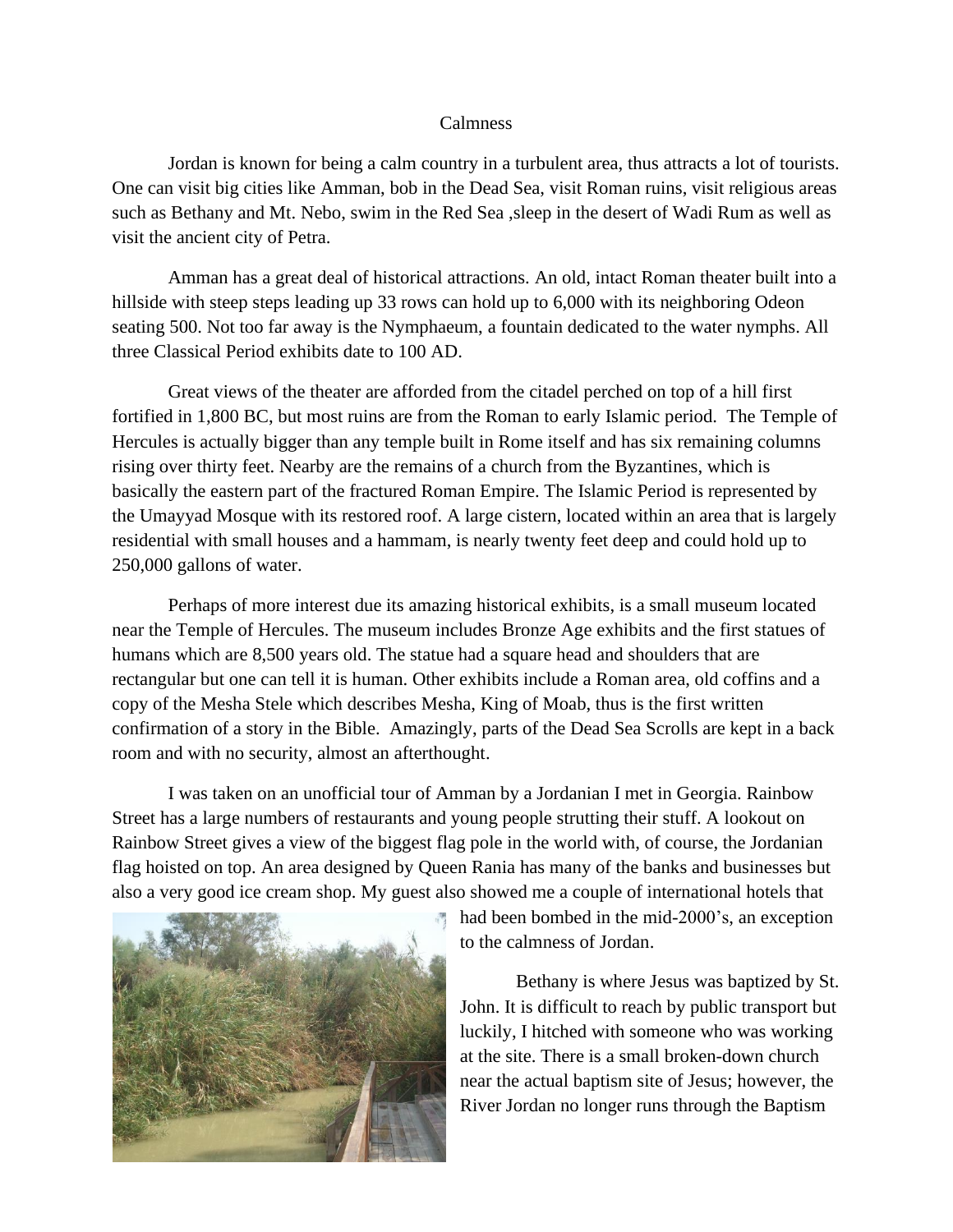site. The river is a few hundred feet away near a new Orthodox church. The Jordan River here is green, grimy and rather shallow but I dipped my head in and took a baptism. The reeds along the river made me think of Moses and despite its greenness; it still is the River Jordan. The river is a border with Israel with the Israeli side being built up more than the Jordanian side. Worshippers are baptized in other areas of the River Jordan on both the Israeli and Jordanian side but usually it's performed by an actual religious person.

Mt. Nebo is historically important as the place where Moses was showed the Promised Land. I got a ride for a perverted old man from Madaba to the mountain top. Much like Bethany,

it is somewhat anticlimactic as there are modern roads and loud equipment being used to restore the church. There is a small exhibit that illustrates several religious mosaics and the restored church dedicated to Moses that Pope John Paul II visited in 2001. The lookout spot where Moses was to have stood contained a small diagram explaining what visitors were seeing (Dead Sea, Jericho, etc.). In between hoards of noisy and rude tourists on organized trips who seemed to either know or care little about the events that happened here, I



could quietly look out on the Promised Land with just the wind blowing. Only then could I get any real sense of what Moses would have felt.

Retuning back to Madaba by foot, I met a couple locals sitting under a tree who shared their sandwich with me. They then wrapped up the rest the bread, stuck in the tree limbs and I continued the hike to Madaba, a city known as the "City of Mosaics". Madaba's main sight is St George, a Greek Orthodox Church, which has the Madaba Mosaic map. The map contains over two million stones and depicts modern day Jordan and Israel, including the Church of the Holy Sepulcher in Jerusalem as well as neighboring hills and valleys. Throughout Madaba, several smaller churches and an archeological park display mosaics.

A less religious but nearly mandatory trip from Amman is a visit to the Dead Sea which



can be done in conjuncture with a trip to Bethany. The expensive Dead Sea resorts include access to the Dead Sea while public access areas have somewhat more reasonable access to the Dead Sea. The areas have a swimming pool and lockers to securely protect belongings. Some people